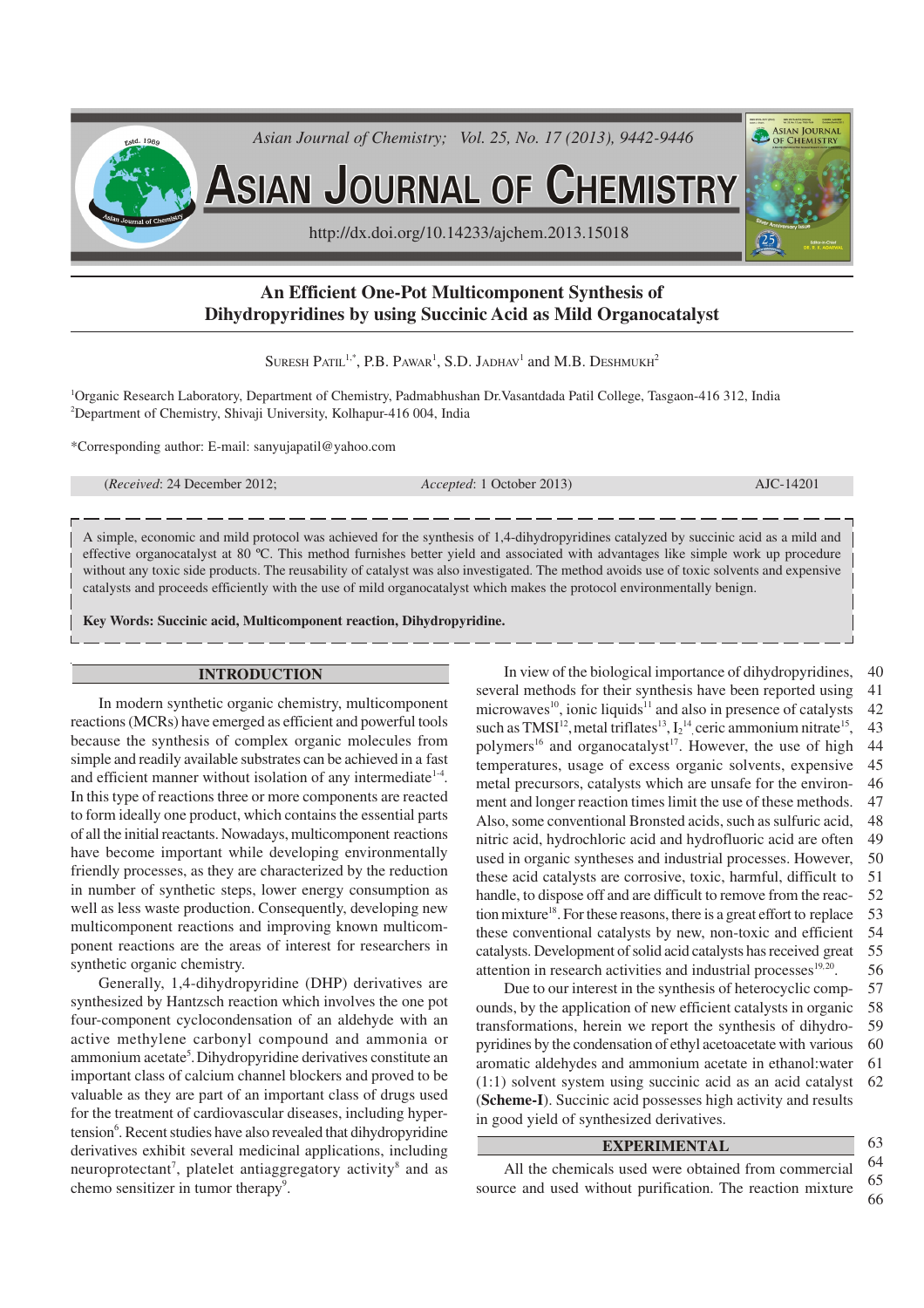

**Scheme-I:** Synthesis of dihydropyridine from aldehyde, ethyl acetoacetate and ammonium acetate

was heated on water bath with constant stirring which helped the mixing and uniform heating of the reaction mixture. Melting points were measured with DBK-programmable melting point apparatus. The purity of products and completion of reaction was checked by TLC on Merck silicagel 60  $F<sub>254</sub>$  plates. IR spectra were obtained using potassium bromide pellets on Bruker ALPHA FTIR Spectrometer. The <sup>1</sup>H NMR spectra were measured with Avance-300 spectrophotometer and chemical shifts are reported in ppm in CDCl<sub>3</sub> with TMS as an internal standard.

**General procedure:** To the reaction mixture containing benzaldehyde (1 mmol), ethyl acetoacetate (2 mmol) and ammonium acetate (1 mmol) in 1:1 ethanol:water (2 mL), 50 mol % succinic acid was added. Then the reaction mixture was heated at 80 ºC with constant stirring for 2 h. The progress of reaction was monitored by TLC. The reaction mixture was then filtered and washed with plenty of distilled water. The solid obtained was air-dried to afford the crude product which was recrystallized from ethyl alcohol to obtain pure product. Yield 90 %, m.p. 157-159 °C.

**Diethyl-2,6-dimethyl-4-phenyl-1,4-dihydropyridine-3,5-dicarboxylate (5a):** IR (KBr,  $v_{\text{max}}$ , cm<sup>-1</sup>): 3340, 3072, 1704; <sup>1</sup>H NMR (300 MHz, CDCl<sub>3</sub>, δ ppm): 1.28 (6H, t, 2-OCH<sub>2</sub>CH<sub>3</sub>), 2.31 (6H, s, 2-CH<sub>3</sub>), 4.19 (4H, q, 2-OCH<sub>2</sub>CH<sub>3</sub>), 5.21 (1H, s, -CH), 7.27 (1H, bs, -NH), 7.49-7.52 (5H, m, Ar-H ); <sup>13</sup>C NMR (75 MHz, CDCl<sub>3</sub>, δ ppm) 14.7, 16.5, 42.9, 62.1, 102.1, 126.1, 128.6, 129.2, 142.9, 150.3, 167.7.

**Diethyl-2,6-dimethyl-4-(2-chlorophenyl)-1,4-dihydropyridine-3,5-dicarboxylate (5c):** IR (KBr,  $V_{\text{max}}$ , cm<sup>-1</sup>): 3277, 3079, 2972, 1711; <sup>1</sup>H NMR (300 MHz, CDCl3, δ ppm): 1.29  $(6H, t, 2-OCH<sub>2</sub>CH<sub>3</sub>), 2.30 (6H, s, 2-CH<sub>3</sub>), 4.18 (4H, q, 2-$ OCH2CH3), 5.20 (1H, s, -CH), 7.25 (1H, bs, -NH), 7.33-7.37 (4H, m, Ar-H); <sup>13</sup>C NMR (75 MHz, CDCl<sub>3</sub>, δ ppm): 14.2, 16.7, 39.9, 62.0, 102.4, 126.5, 127.9, 128.9, 130.4, 134.2, 143.4, 151.0, 167.9.

**Diethyl-2,6-dimethyl-4-(4-chlorophenyl)-1,4-dihydropyridine- 3,5-dicarboxylate (5d):** IR (KBr,  $v_{\text{max}}$ , cm<sup>-1</sup>): 3272, 3084, 2948, 1710; <sup>1</sup>H NMR (300 MHz, CDCl3, δ ppm): 1.35 (6H, t, 2-OCH2CH3), 2.32 (6H, s, 2-CH3), 4.20 (4H, q, 2- OCH2CH3), 5.23 (1H, s, -CH), 7.10 (1H, bs, -NH), 7.12-7.16 (2H, m, Ar-H ) 7.21-7.26 (2H, m, Ar-H ); <sup>13</sup>C NMR (75 MHz, CDCl3, δ ppm): 13.9, 16.5, 42.9, 62.3, 102.9, 128.2, 130.2, 131.3, 140.6, 150.1, 167.5.

**Diethyl-2,6-dimethyl-4-(4-hydroxhphenyl)-1,4 dihydropyridine-3,5-dicarboxylate (5e):** IR (KBr, νmax, cm-1): 3312, 3054, 2952, 1705, 1455; <sup>1</sup>H NMR (300 MHz, CDCl<sub>3</sub>,  $\delta$  ppm): 1.28 (6H, t, 2 -OCH<sub>2</sub>CH<sub>3</sub>), 2.21 (6H, s, 2-CH<sub>3</sub>), 4.24 (4H, q, 2-OCH2CH3), 5. 06 (1H, s, -OH), 5.30 (1H, s, -CH), 6.60 (1H, bs, -NH), 7.08-7.12 (2H, m, Ar-H ) 7.14-7.19 (2H, m, Ar-H );<sup>13</sup>C NMR (75 MHz, CDCl<sub>3</sub>,  $\delta$  ppm): 14.1, 16.1, 43.5, 61.9, 102.6, 115.1, 130.8, 136.5, 150.2, 155.1, 167.5.

**Diethyl-2,6-dimethyl-4-(4-methoxyphenyl)-1,4 dihydropyridine-3,5-dicarboxylate (5f):** IR (KBr,  $V_{\text{max}}$ , cm<sup>-1</sup>): 3342, 3032, 2964, 1702; <sup>1</sup>H NMR (300 MHz, CDCl<sub>3</sub>, δ ppm): 1.08 (6H, t, 2-OCH2CH3), 2.02 (6H, s, 2-CH3), 3.80 (3H, s, -OCH<sub>3</sub>), 3.98 (4H, q, 2-OCH<sub>2</sub>CH<sub>3</sub>), 5.13 (1H, s, -CH), 7.10 (1H, bs, -NH), 7.04-7.09 (2H, m, Ar-H ) 7.12-7.14 (2H, m, Ar-H); <sup>13</sup>C NMR (75 MHz, CDCl<sub>3</sub>, δ ppm): 14.1, 16.2, 45.0, 55.9, 62.4, 102.5, 115.1, 130.4, 134.6, 151.0, 157.1, 167.5.

**Diethyl-2,6-dimethyl-4-(4-nitrophenyl)-1,4-dihydropyridine- 3,5-dicarboxylate (5h):** IR (KBr,  $v_{\text{max}}$ , cm<sup>-1</sup>): 3314, 3076, 2921, 1725, 1534, 1386; <sup>1</sup>H NMR (300 MHz, CDCl<sub>3</sub>, δ ppm): 1.12 (6H, t, 2-OCH<sub>2</sub>CH<sub>3</sub>), 2.09 (6H, s, 2 -CH<sub>3</sub>), 4.01 (4H, q, 2-OCH2CH3), 5.12 (1H, s, -CH), 7.12 (1H, bs, -NH), 7.64 -7.69 (2H, m, Ar-H), 7.71-7.74 (2H, m, Ar-H); <sup>13</sup>C NMR (75 MHz, CDCl3, δ ppm): 14.6, 16.1, 44.1, 62.4, 103.1, 121.2, 130.4, 145.1, 148.4, 167.5.

**Diethyl-2,6-dimethyl-4-(2-furyl)-1,4-dihydropyridine-3,5-dicarboxylate** (5i): IR (KBr,  $v_{\text{max}}$ , cm<sup>-1</sup>): 3346, 3082, 1700, 1650, 1488; <sup>1</sup>H NMR (300 MHz, CDCl<sub>3</sub>, δ ppm): 1.27 (6H, t,  $2$ -OCH<sub>2</sub>CH<sub>3</sub>), 2.32 (6H, s, 2-CH<sub>3</sub>), 4.16 (4H, q, 2-OCH<sub>2</sub>CH<sub>3</sub>), 5.18 (1H, s, -CH), 5.92 (2H, d, furyl ring Hs) 6.20 (1H, s, furyl ring H) 7.20 (1H, bs, -NH); <sup>13</sup>C NMR (75 MHz, CDCl<sub>3</sub>, δ ppm): 14.9, 15.4, 31.5, 61.1, 102.0, 107.7, 111.2, 142.5, 150.9, 152.2, 167.1.

**Ethyl-1,4,7,8-tetrahydro-2,7,7-trimethyl-4-(phenyl)- 5(6***H***)-oxoquinoline-3-carboxylate (6a):** IR (KBr, ν<sub>max</sub>, cm<sup>-1</sup>): 3050, 2940, 1715, 1630, 1605, 1460, 1375, 1215; <sup>1</sup>H NMR (300 MHz, CDCl3, δ ppm): 0.93 (3H, s, -CH3), 1.06 (3H, s, -CH<sub>3</sub>), 1.12 (3H, t, -OCH<sub>2</sub>CH<sub>3</sub>), 2.22 (4H, m, 2 -CH<sub>2</sub>), 2.36 (3H, s, -CH3), 4.09 (2H, q, -OCH2CH3), 5.03 (1H, s, CH), 6.02 (1H, s, NH), 7.05-7.26 (5H, m, Ar-H);<sup>13</sup>C NMR (75 MHz, CDCl3, δ ppm): 14.62, 18.72, 21.26, 26.59, 36.05, 37.18, 59.49, 103.99, 111.54, 126.12, 127.87, 128.28, 145.40, 148.26, 151.87, 167.37, 195.11.

**Ethyl-1,4,7,8-tetrahydro-2,7,7-trimethyl-4-(2-chlorophenyl)-5(6***H***)-oxoquinoline-3-carboxylate (6c):** IR (KBr, νmax, cm-1): 3065, 2957, 1725, 1644, 1614, 1467, 1386, 1227; <sup>1</sup>H NMR (300 MHz, CDCl<sub>3</sub>, δ ppm): 0.96 (s, 3H, -CH<sub>3</sub>), 1.06 (s, 3H, -CH3), 1.20 (t, 3H, -OCH2CH3), 2.03-2.22 (m, 4H, 2×  $CH<sub>2</sub>$ ), 2.40 (3H, s, CH<sub>3</sub>), 4.06 (2H, q, -OCH<sub>2</sub>CH<sub>3</sub>), 5.10 (1H, s, -CH), 6.09 (1H, bs, -NH) 7.12-7.29 (4H, m, Ar-H)); <sup>13</sup>C NMR (75 MHz, CDCl3, δ ppm): 196.01, 167.95, 149.60, 144.59,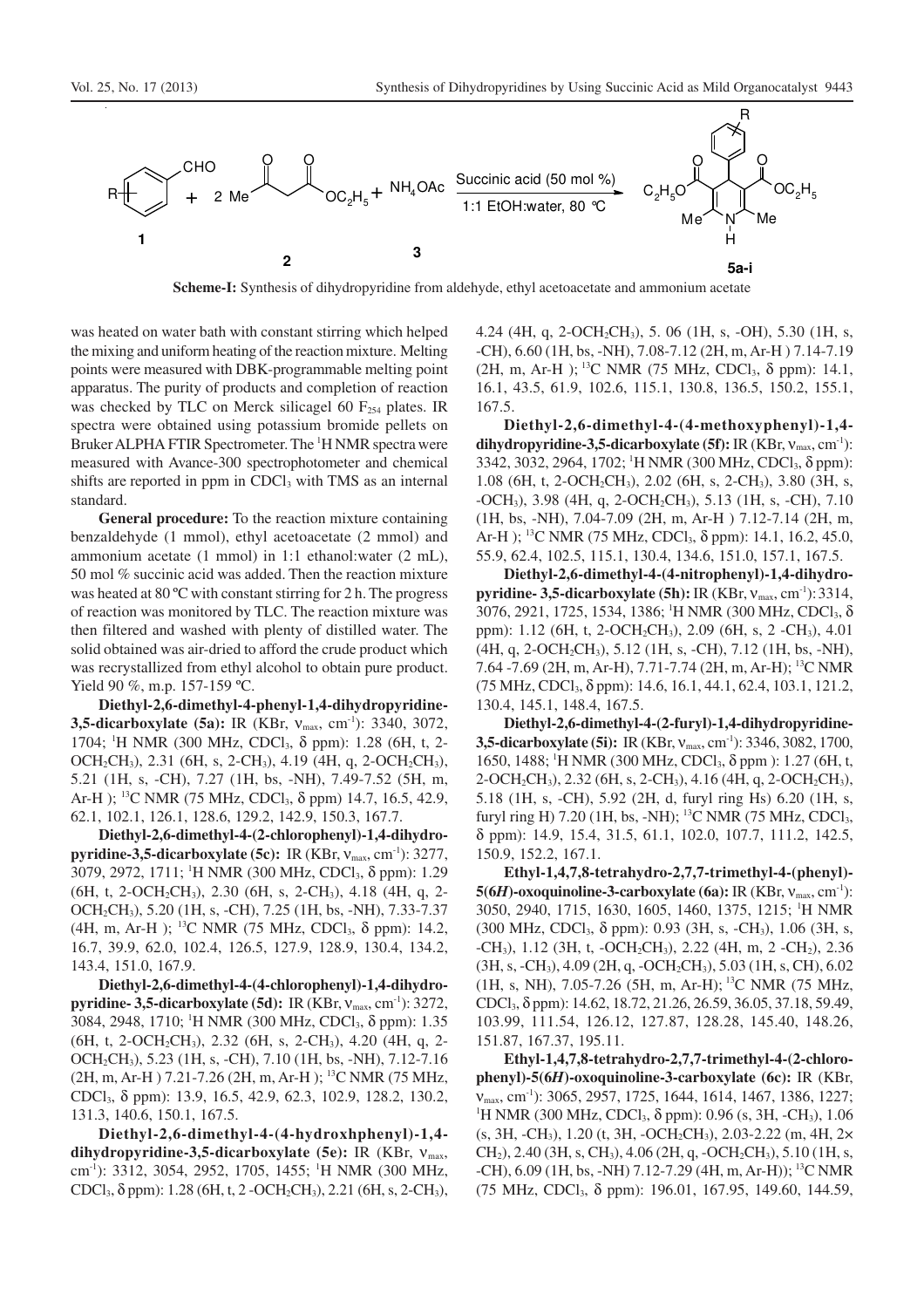144.35 133.57, 132.45, 130.05, 127.69, 126.70, 111.47, 105.57, 60.23, 51.16, 41.34, 36.34, 32.92, 29.78, 27.59, 19.60, 14.64.

**Ethyl-1,4,7,8-tetrahydro-2,7,7-trimethyl-4-(4-chlorophenyl)-5(6***H***)-oxoquinoline-3-carboxylate (6d):** IR (KBr,  $V_{max}$ , cm<sup>-1</sup>): 3274, 1705; <sup>1</sup>H NMR (300 MHz, CDCl<sub>3</sub>, δ ppm): 0.93(3H, s, -CH<sub>3</sub>), 1.08 (3H, s, -CH<sub>3</sub>), 1.19 (3H, t, -OCH<sub>2</sub>CH<sub>3</sub>), 2.11-2.30 (4H, m, 2-CH2), 2.37 (3H, S, -CH3), 4.06 (2H, q, -OCH2CH3), 5.02 (1H, s, -CH), 5.98 (1H, bs, NH), 7.14-7.17  $(2H, d, Ar-H), 7.22-7.26$  (  $2H, d, Ar-H$ ) );<sup>13</sup>C NMR (75 MHz, CDCl3, δ ppm): 14.65, 18.76, 26.94, 32.60, 32.54, 50.77, 59.42, 104.55, 110.59, 114.70, 128.80, 138.87, 144.86, 149.53, 155.71, 167.48, 194.86.

**Ethyl-1,4,7,8-tetrahydro-2,7,7-trimethyl-4-(4 hydroxyphenyl)-5(6***H***)-oxoquinoline-3-carboxylate (6e):** IR  $(KBr, v_{max}, cm^{-1})$ : 3285, 1690, 1617, 1229; <sup>1</sup>H NMR (300 MHz, CDCl3, δ ppm): 0.95 (3H, s, -CH3), 1.19 (3H, s, -CH3), 1. 31 (3H, t, -OCH<sub>2</sub>CH<sub>3</sub>), 2.24-2.32 (4H, m, 2-CH<sub>2</sub>), 2.45 (3H, s, -CH3) 4.45 (2H, q, -OCH2CH3), 5.24 (1H, s, -OH), 5.52 (1H, s, -CH), 7.12-7.15 (2H, d, Ar-H), 5.72 (1H, bs, -NH).<sup>13</sup>C NMR (75 MHz, CDCl3, δ ppm): 14.65, 18.76, 26.94, 32.60, 32.54, 50.77, 59.42, 104.55, 110. 59, 114.70, 128.80, 138.87, 144.86, 149.53, 155.71, 167.48, 194.86.

**Ethyl-1,4,7,8-tetrahydro-2,7,7-trimethyl-4-(4-methoxyphenyl)-5(6***H***)-oxoquinoline-3-carboxylate (6f):** IR (KBr, νmax, cm-1): 3275, 2957, 1705, 1647, 1605, 1497,1382, 1217, 1032, 766; <sup>1</sup>H NMR (300 MHz, CDCl3, δ ppm): 0.93 (3H, s,  $-CH_3$ ), 1.08 (3H, s,  $-CH_3$ ), 1.22 (3H, t,  $-OCH_2CH_3$ ), 2.02-2.11 (4H, m, 2-CH2), 2.32 (3H, s, -CH3), 3.75 (3H, s, -OCH3), 4.01 (2H, q, -OCH2CH3), 4.82 (1H, s, -CH), 6.68 (2H, d, Ar-H), 7.12 (2H, d, Ar-H), 5.94 (1H, bs, -NH)); <sup>13</sup>C NMR (75 MHz, CDCl3, δ ppm): 196.27, 168.03, 158.19, 149.24, 143.93, 140.16, 129.36, 113.66, 112.44, 106.61, 60.19, 55.52, 51.23, 41.22, 36.17, 33.06, 29.90, 27.55, 19.65, 14.68 (Fig. 1).





**Ethyl-1,4,7,8-tetrahydro-2,7,7-trimethyl-4-(4-nitrophenyl)-5(6***H***)-oxoquinoline-3-carboxylate (6g):** IR (KBr, ν<sub>max</sub>, cm<sup>-1</sup>): 3285, 1690, 1617, 1536, 1355, 1229; <sup>1</sup>H NMR (300 MHz, CDCl3, δ ppm): 0.92 (3H, s, -CH3), 1.22 (3H, s, -CH3), 1.29 (3H, t, -OCH2CH3), 2.35-2.39 (4H, m, 2-CH2), 2.45 (3H, s, -CH3) 4.24 (2H, q, -OCH2CH3), 5.26 (1H, s, -CH), 6.12 (1H, bs, -NH) 7.76-7.82 (2H, d, Ar-H), 7.90-7.97 (2H, d,

Ar- H); <sup>13</sup>C NMR (75 MHz, CDCl<sub>3</sub>, δ ppm): 14.65, 18.76, 26.94, 32.60, 32.54, 50.77, 59.42, 104.55, 110.59, 114.70, 128.80, 138.87, 144.86, 149.53, 155.71, 167.48, 194.86.

#### **RESULTS AND DISCUSSION**

Initially, in the efforts to develop an efficient and mild methodology for synthesis of dihydropyridine derivatives, we initiated our studies by subjecting catalytic amount of succinic acid for model reaction between 4-methoxy benzaldehyde, ethyl acetoacetate and ammonium acetate in solvent free condition at room temperature. Unfortunately, the product was not observed on TLC plate even after 12 h of starting. To effect the reaction, various solvent systems were screened at different temperatures. When model reaction was carried out at room temperature in aqueous medium there slight improvement in the result was observed (Table-1, entry 2) even at prolonged reaction time. Furthermore, to improve the yield and to reduce the reaction time we have continued our efforts by employing different organic solvents such as ethanol, acetonitrile, tetrahydrofuran, dichloromethane, *n*-hexane and chloroform (Table-1). It is observed the reaction proceeds smoothly at 80 ºC in EtOH:water (1:1) solvent system (Table-1, entry 9) with 94 % yield of product in 2 h. In the case of solvents such as dichloromethane, *n*-hexane and chloroform (Table-1, entries 6-8) the conversions were quite similar to aqueous medium. Interestingly, the use of polar protic and aprotic organic solvents such as ethanol, acetonitrile and tetrahydrofuran (Table-1, entries 3-5) afforded good results for 1,4-dihydropyridine derivatives within 2.5-3.5 h.

| TABLE-1<br>OPTIMIZATION OF REACTION CONDITIONS<br>USING VARIOUS SOLVENTS <sup>a</sup> |                                |              |                |  |  |
|---------------------------------------------------------------------------------------|--------------------------------|--------------|----------------|--|--|
| Entry                                                                                 | Solvent                        | Time $(h)^b$ | Yield $(\%)^b$ |  |  |
| $\mathbf{1}$                                                                          | <b>Neat</b>                    | 12           | 00             |  |  |
| $\overline{2}$                                                                        | Water                          | 8.0          | 42             |  |  |
| 3                                                                                     | EtOH                           | 2.5          | 87             |  |  |
| $\overline{4}$                                                                        | CH <sub>3</sub> CN             | 3.0          | 73             |  |  |
| 5                                                                                     | THF                            | 3.5          | 71             |  |  |
| 6                                                                                     | $CH_2Cl_2$                     | 8.0          | 42             |  |  |
| 7                                                                                     | $n$ -Hexane                    | 8.0          | 32             |  |  |
| 8                                                                                     | Chloroform                     | 8.0          | 51             |  |  |
| 9                                                                                     | EtOH: water (1:1)              | 2.0          | 94             |  |  |
| 10                                                                                    | CH <sub>3</sub> CN:water (1:1) | 2.5          | 81             |  |  |
| 11                                                                                    | THF: water $(1:1)$             | 2.0          | 82             |  |  |
| 12                                                                                    | $CH_2Cl_2$ : water $(1:1)$     | 4.0          | 75             |  |  |
| 13                                                                                    | $n$ -Hexane: water $(1:1)$     | 4.0          | 76             |  |  |
| 14                                                                                    | Chloroform: water $(1:1)$      | 4.0          | 72             |  |  |

<sup>a</sup>Reactions were carried out on a 1 mmol scale (2 mL of solvent) in the molar ratio of 4-methoxy benzaldehyde:ethyl acetoacetate:ammonium acetate: catalyst = 1:2:1:1 at 80  $^{\circ}$ C for appropriate time. <sup>b</sup>Isolated yield based on 4-methoxy benzaldehyde.

This can be explained in terms of a homogeneous solution of reaction mixture with the catalyst in polar organic solvent. In case of less polar organic solvents, the reactants were in a different phase with the catalyst, resulting poor yields of product. On other hand, for an aqueous medium, the reactants were in different phases with the water-soluble catalyst succinic acid and responsible for low reaction yield of product. Thus, the aqueous medium reaction took a similar reaction period to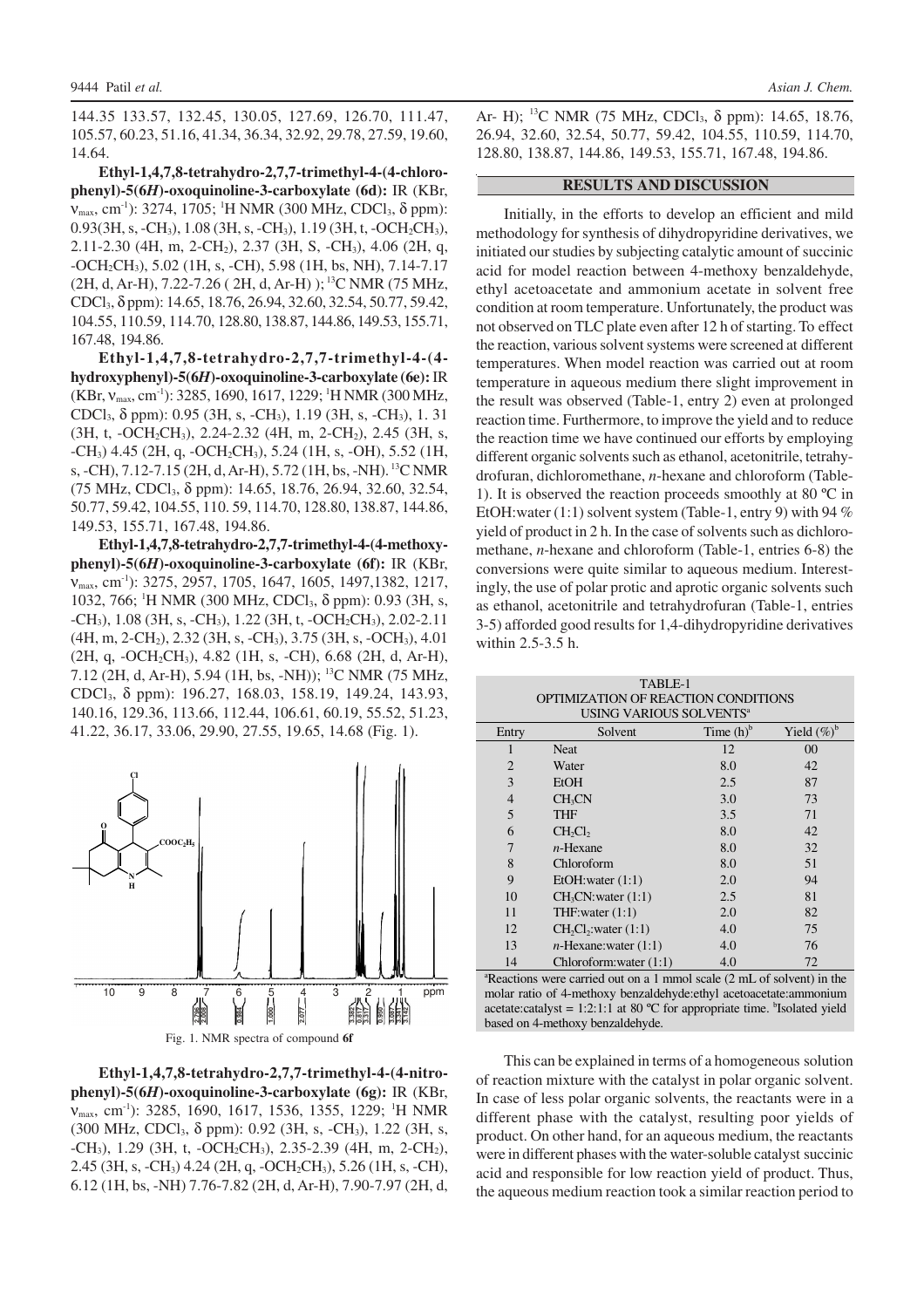less polar organic solvents. Carrying out the same reaction in a 1:1 mixture of various organic solvents and water (Table-1, entries 9-14) can indirectly prove this explanation. It was observed that the reaction completed within 4 h in a heterogeneous 1:1 mixture of less polar organic and water solvent systems (Table-1, entries 12 and 13). On other hand, a homogeneous 1:1 mixture of polar organic and water solvent systems showed comparable results with the polar organic solvent (Table-1, entries 9-11).

The reaction condition was then optimized by conducting the model reaction employing different catalyts loading and at various temperatures (Table-2). It was gratifying to observe that similar high yield was resulted when the amount of catalyst was reduced from 1.0 to 0.5 equiv (94 % yields, Table-2, entry 8) within 2 h. It reveals that the reaction can also proceeds well in a catalytic manner of 0.5 equiv of succinic acid. However, conversion rate of reactant into product was poor when 0.2 equiv of catalyst was used for the model reaction. As shown in Table-2, the reaction temperature was also affecting the results of model reaction and increasing the reaction temperature led to a enhancement of the conversion rate in all cases. When 0.2 equiv of catalyst was employed, at ambient temperature, no result was observed on TLC plate, even at increasing reaction time up to 12 h (Table-2, entries 5 and 6). But, when reaction was carried at 80 ºC temperature with 0.2 equiv catalyst, the result was obtained with 40 % yield of product (Table-2, entries 10 and 11).

| TABLE-2                                                                            |                                                        |                |  |  |
|------------------------------------------------------------------------------------|--------------------------------------------------------|----------------|--|--|
| OPTIMIZATION OF REACTION CONDITIONS WITH                                           |                                                        |                |  |  |
| DIFFERENT CATALYST LOADINGS AND TEMPERATURES <sup>a</sup>                          |                                                        |                |  |  |
| Entry                                                                              | Conditions                                             | Yield $(\%)^b$ |  |  |
| 1                                                                                  | Succinic acid $(1.0 \text{ equivalent})$ , 25 °C, 12 h | 18             |  |  |
| $\overline{2}$                                                                     | Succinic acid (0.5 equivalent), 25 °C, 2 h             | 16             |  |  |
| 3                                                                                  | Succinic acid (0.5 equivalent), 25 °C, 8 h             | 18             |  |  |
| $\overline{4}$                                                                     | Succinic acid (0.5 equivalent), 25 °C, 12 h            | 20             |  |  |
| 5                                                                                  | Succinic acid (0.2 equivalent), $25^{\circ}$ C, 2 h    | 00             |  |  |
| 6                                                                                  | Succinic acid (0.2 equivalent), 25 °C, 12 h            | 00             |  |  |
| 7                                                                                  | Succinic acid (1.0 equivalent), 80 °C, 2 h             | 94             |  |  |
| 8                                                                                  | Succinic acid (0.5 equivalent), 80 °C, 2 h             | 94             |  |  |
| 9                                                                                  | Succinic acid (0.5 equivalent), 80 °C, 8 h             | 94             |  |  |
| 10                                                                                 | Succinic acid (0.2 equivalent), 80 $^{\circ}$ C, 2 h   | 34             |  |  |
| 11                                                                                 | Succinic acid (0.2 equivalent), 80 °C, 12 h            | 40             |  |  |
| <sup>a</sup> The reactions were carried out at 25-80 °C for 2-12 h using 4-methoxy |                                                        |                |  |  |
| benzaldehyde (1 mmol), ethyl acetoacetate (2 mmol) and ammonium                    |                                                        |                |  |  |

acetate (1 mmol) and succinic acid (0.2-1 mmol) in 2 mL ethanol: water (1:1). <sup>b</sup>Isolated yield based on 4-methoxy benzaldehyde.

To assess the reusability of succinic acid, recycling experiments were carried out with model substrates for four times. As succinic acid is soluble in water than in organic

solvents, almost 100 % catalyst was easily recovered from reaction mixture after completion of reaction. After completion of reaction, the product was separated by filtration followed by washing with small amount of water. The catalyst was recovered quantitatively by concentrating the filtrate which could be effectively used in next few cycles.

With the optimized reaction conditions in hand, we next examined the feasibility of the succinic acid for synthesis of dihydropyridine derivatives by condensing variously substituted aromatic aldehydes, ethyl acetoacetate and ammonium acetate (**Scheme-I**) with 50 mol % succinic acid in ethanol: water  $(1:1)$  system at 80 °C and results were incorporated in Table-3. The reactions proceeded efficiently to furnish the corresponding dihydropyridines (**5a**-**i**) in good to excellent yields. It is noteworthy that the methodology worked well even for heterocyclic aldehydes such as 2-furfuraldehyde (Table-3, entry 5i).

| TABLE-3                                                                     |                |      |                              |                     |                  |
|-----------------------------------------------------------------------------|----------------|------|------------------------------|---------------------|------------------|
| SYNTHESIS OF DIHYDROPYRIDINES                                               |                |      |                              |                     |                  |
| BY USING SUCCINIC ACID <sup>a</sup>                                         |                |      |                              |                     |                  |
| Entry                                                                       | R              | Time | Yield <sup>b</sup><br>$(\%)$ | Melting point $(C)$ |                  |
|                                                                             |                | (h)  |                              | Observed            | Reported         |
| <b>5a</b>                                                                   | $C_6H_5$       | 2.5  | 90                           | 155-157             | $157 - 159^{21}$ |
| 5 <sub>b</sub>                                                              | $4-MeC6H4$     | 2.0  | 90                           | 118-120             | $121 - 122^{23}$ |
| 5c                                                                          | 2-Cl $C_6H_4$  | 2.5  | 89                           | 129-130             | $130 - 131^{23}$ |
| 5d                                                                          | 4-Cl $C_6H_4$  | 2.5  | 92                           | 150-151             | $149^{21}$       |
| 5e                                                                          | $4-OHC6H4$     | 3.0  | 92                           | 224-226             | $227 - 228^{21}$ |
| 5f                                                                          | 4-OMe $C_6H_4$ | 2.0  | 94                           | 156-157             | $158 - 160^{21}$ |
| 5g                                                                          | $C_6H_5CH=CH$  | 3    | 88                           | 140-141             | $141 - 143^{21}$ |
| 5 <sub>h</sub>                                                              | $4-NO, C6H4$   | 3    | 88                           | $201 - 202$         | $202 - 203^{24}$ |
| 5i                                                                          | 2-Furyl        | 2.5  | 89                           | 158-160             | $160 - 161^{22}$ |
| <sup>a</sup> Reactions were carried out at 80 °C for appropriate time using |                |      |                              |                     |                  |
| aldehydes (1 mmol), ethyl acetoacetate (2 mmol) and ammonium                |                |      |                              |                     |                  |
| acetate (1 mmol) and succinic acid (0.5 mmol) in 2 mL ethanol: water        |                |      |                              |                     |                  |
| $(1:1)$ . <sup>b</sup> Isolated yield based on aldehydes.                   |                |      |                              |                     |                  |

With these results in hand, we extend this protocol further for unsymmetrical Hantzsch multi-component condensation for the synthesis of dihydropyridine derivatives by condensation of 1:1:1:1 mole ratio of substituted aromatic aldehydes, ethyl acetoacetate, dimedone and ammonium acetate **(Scheme-II)** with 50 mol % succinic acid in ethanol:water (1:1) system at 80 ºC and results were reported in Table-4. In most of the cases, the desired dihydropyridine derivatives were obtained in high yields. Both electron rich and electron deficient aromatic aldehydes afforded equally good yields.

## **Conclusion**

We have described a simple and efficient one-pot procedure for Hantsch multi-component reaction for synthesis of



**Scheme-II:** Synthesis of dihydropyridine from aldehyde, dimedone, ethyl acetoacetate and ammonium acetate